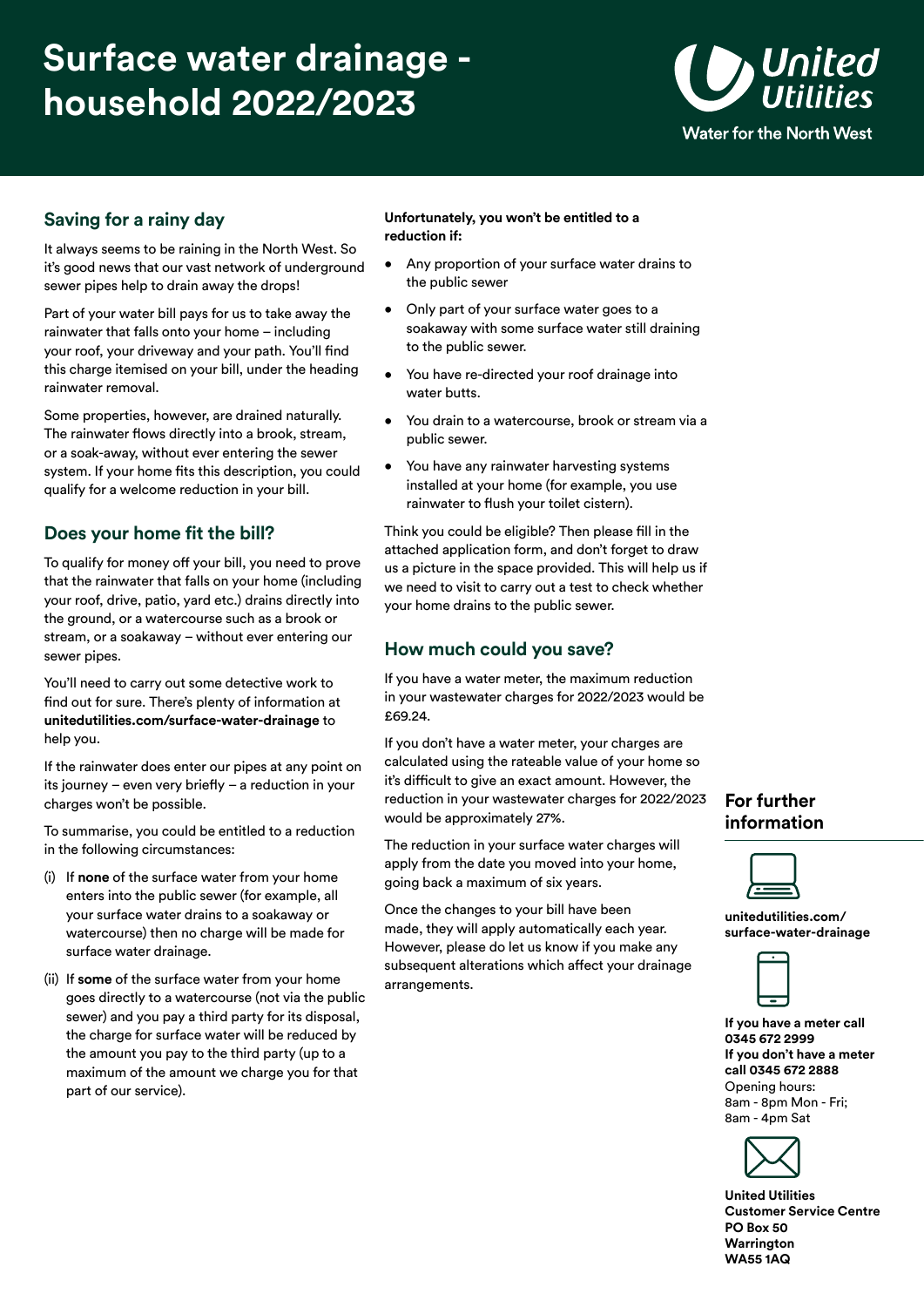## **Examples showing surface water drainage**

no surface water drains to our sewer network. In example 2, you the diagrams below so have a good understanding of what you wouldn't be eligible as some of the surface water drains to our need to show on your own example. sewer.

The two diagrams below show where surface water currently On the attached form you are asked to provide a drawing to show drains to. In example 1, you would be eligible for a discount as where your surface water drains to - we recommend you refer to



## **Your questions answered**

#### **If I am eligible, do I need to apply every year?**

No, your charges will be amended automatically each year. However, if you make any alterations to your home, or existing drainage, please let us know.

(Please note: if you pay a third party to dispose of your surface water you will need to reapply each year).

#### **My neighbour has recently received an allowance, will I be entitled to one?**

Each claim is assessed on an individual basis. For further information please visit our website **[unitedutilities.com/surface-water-drainage](https://unitedutilities.com/surface-water-drainage)** 

### **If my claim for surface water drainage is allowed, will the highway drainage charge also be removed?**

Unfortunately we cannot offer a reduction in your highway drainage charge. Rainwater drains to our public sewer network from roads and highways, which we then collect and treat before discharging back into rivers and the sea. Since we all benefit from this service, all our wastewater customers must pay this charge, regardless of whether or not we have reduced the surface water drainage part of your charges.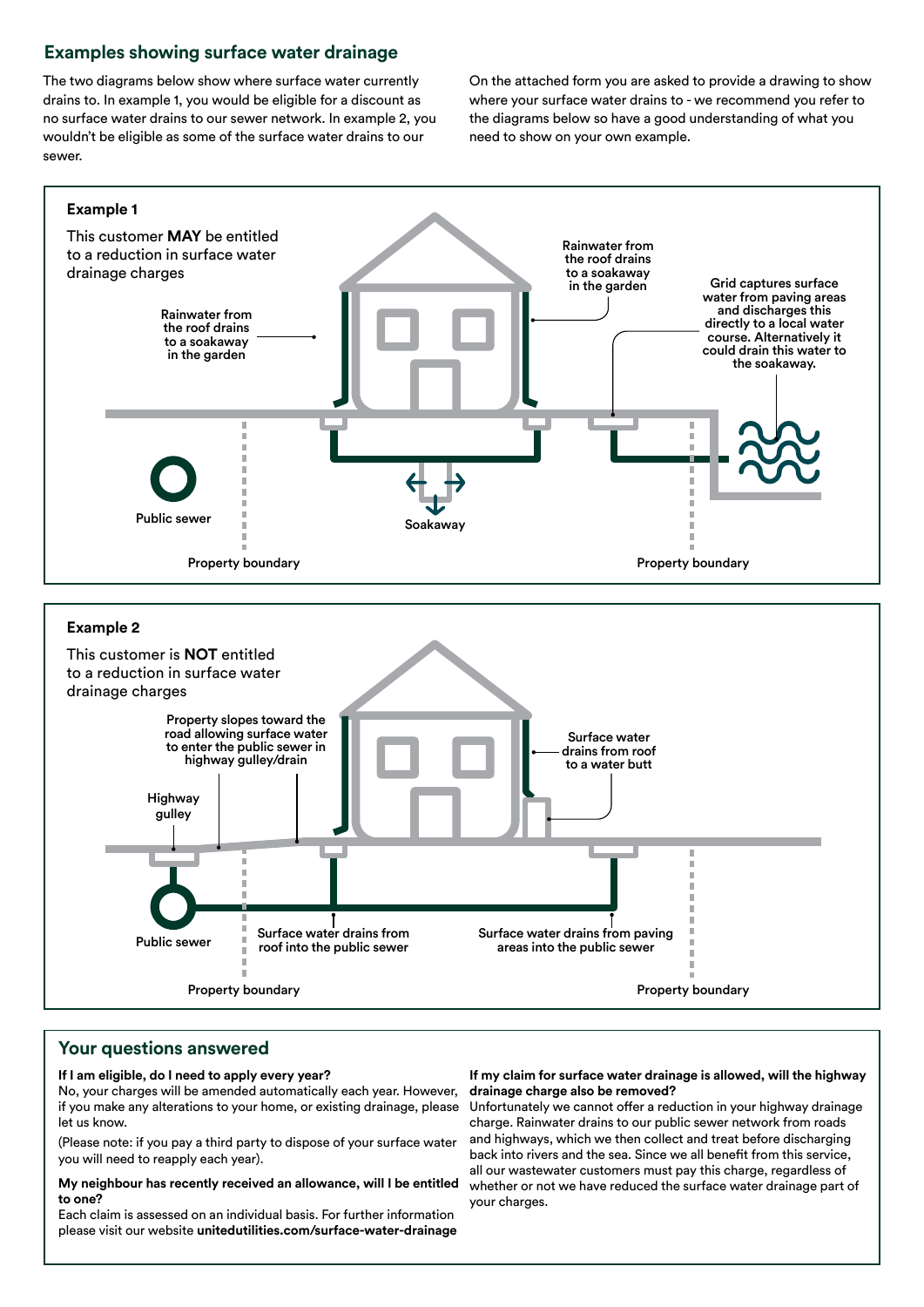# **Application to reduce surface water charges for household customers 2022/2023**



## Please complete the form and return it to the address shown below.

**Important:** any reduction in your surface water charges will apply from the date you moved into your home, going back a maximum of six years.

| Title (please tick)                                                                                                                                                                                            | Miss <sup>1</sup><br>Other (please state)<br>Mr<br>Mrs<br>$Ms$ $\Box$ |                                                                       |           |           |  |  |
|----------------------------------------------------------------------------------------------------------------------------------------------------------------------------------------------------------------|-----------------------------------------------------------------------|-----------------------------------------------------------------------|-----------|-----------|--|--|
| Full name                                                                                                                                                                                                      |                                                                       |                                                                       |           |           |  |  |
| <b>Address</b><br>(including postcode)                                                                                                                                                                         |                                                                       |                                                                       |           |           |  |  |
| Daytime telephone number                                                                                                                                                                                       |                                                                       |                                                                       |           |           |  |  |
| Evening telephone number                                                                                                                                                                                       |                                                                       |                                                                       |           |           |  |  |
| Mobile telephone number                                                                                                                                                                                        |                                                                       |                                                                       |           |           |  |  |
| Email                                                                                                                                                                                                          |                                                                       |                                                                       |           |           |  |  |
| Customer account number<br>(shown on top of your bill)                                                                                                                                                         |                                                                       |                                                                       |           |           |  |  |
| Type of property (please tick)                                                                                                                                                                                 | Detached house<br>Bungalow                                            | Semi-detached house<br><b>Terraced house</b><br>Flat<br>Link detached |           |           |  |  |
| Other (please specify)                                                                                                                                                                                         |                                                                       |                                                                       |           |           |  |  |
| Approximate year built                                                                                                                                                                                         |                                                                       |                                                                       |           |           |  |  |
| If your property is a flat, office or other property with a shared<br>roof, where does the surface water from the roof drain to?                                                                               |                                                                       |                                                                       |           |           |  |  |
| Does your property have a soakaway?                                                                                                                                                                            |                                                                       |                                                                       |           | No<br>Yes |  |  |
| Do you pay a third party to dispose of your surface water via a watercourse?                                                                                                                                   |                                                                       |                                                                       | Yes<br>No |           |  |  |
| If Yes, please confirm the name of the third party and how much is paid to them per annum below:                                                                                                               |                                                                       |                                                                       |           |           |  |  |
| Name of third party:                                                                                                                                                                                           |                                                                       |                                                                       |           |           |  |  |
| Cost paid per annum to third party:                                                                                                                                                                            |                                                                       |                                                                       |           |           |  |  |
| To help us consider your application, please draw a diagram overleaf of your house, garden/yard showing where your surface water<br>drains to. If you have a soakaway please include its approximate position. |                                                                       |                                                                       |           |           |  |  |
| Declaration (please tick each statement)                                                                                                                                                                       |                                                                       |                                                                       |           |           |  |  |
| I will notify United Utilities if my drainage arrangements change.                                                                                                                                             |                                                                       |                                                                       |           |           |  |  |
| I agree to allow a representative of United Utilities to visit my home to check my current drainage arrangements.                                                                                              |                                                                       |                                                                       |           |           |  |  |
| I have read the information contained in this leaflet and on the website at unitedutilities.com/surface-water-drainage and I<br>confirm all details provided are correct.                                      |                                                                       |                                                                       |           |           |  |  |
| Signature                                                                                                                                                                                                      |                                                                       |                                                                       |           |           |  |  |
| Date                                                                                                                                                                                                           |                                                                       |                                                                       |           |           |  |  |